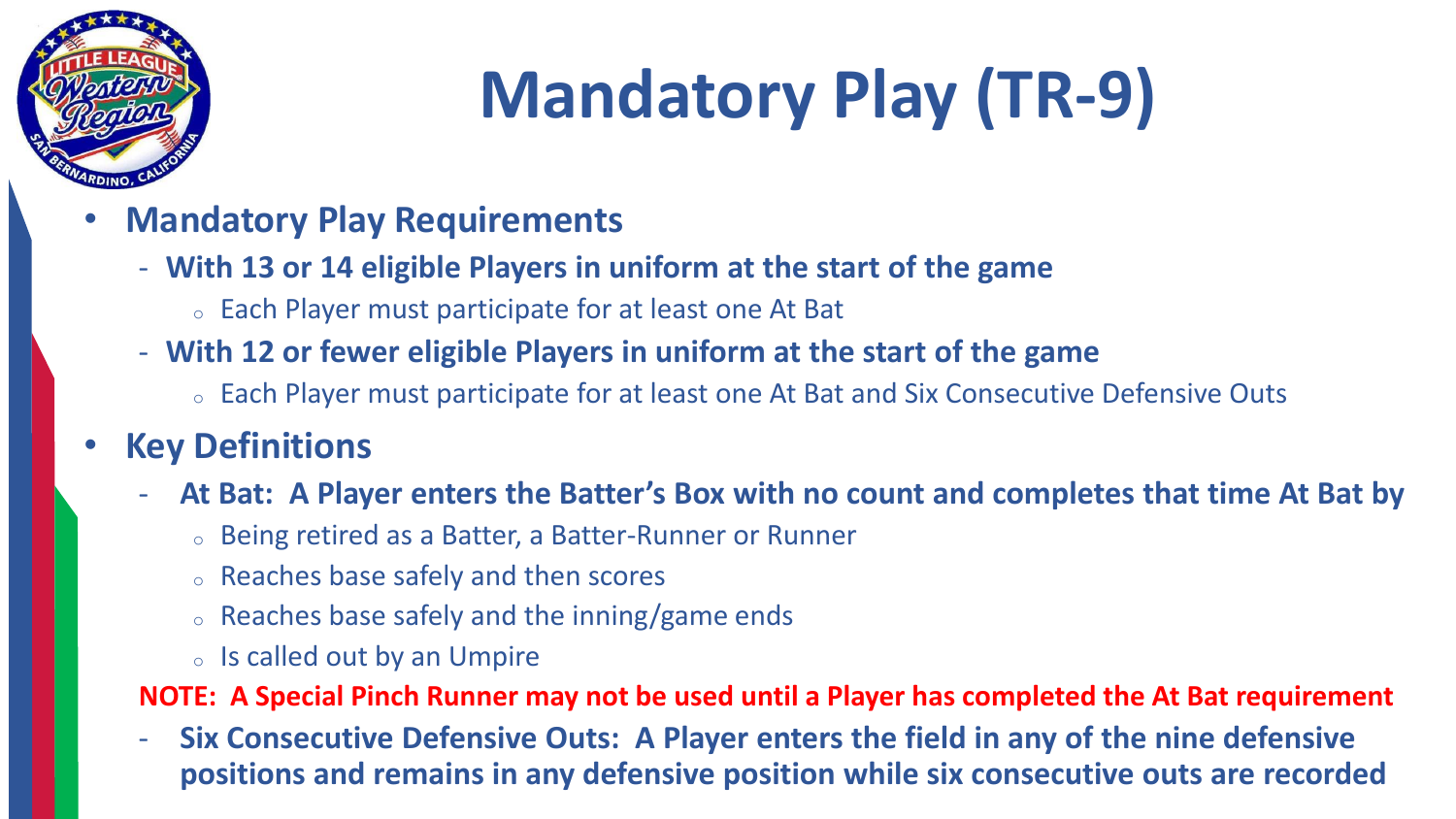

# **Substitution Options (TR-10)**

**Tournament Rules for Teams with 13/14 Players in Uniform at the Start of the Game**

### • **Starter has not entered the batter's box for the first time**

- A Non-Starting Substitute may be entered, who must then meet his At Bat
- When the Non-Starting Substitute has met his At Bat, the Starter must reenter to meet his At Bat

### • **Starter enters the batter's box for the first time**

– The Starter must complete the defined At Bat before being replaced by a Non-Starting Substitute or before using a Special Pinch Runner for that Starter

### • **Starter meets the At Bat requirement**

- A Non-Starting Substitute may be entered, then play their full MPR
- Starter and Non-Starting Substitute may now re-enter back and forth freely on the same batting line